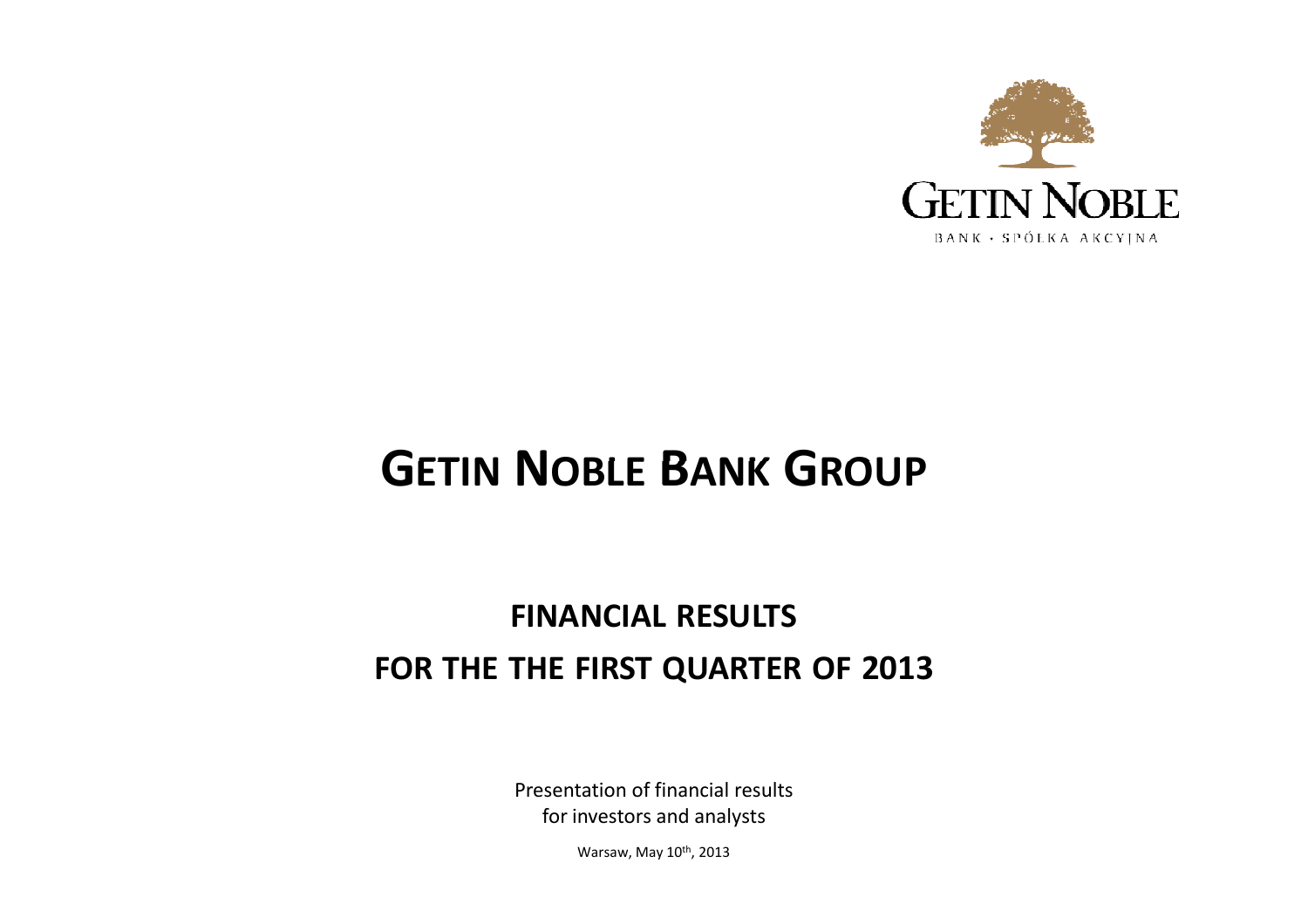## <sup>S</sup>ITUATION OF THE <sup>B</sup>ANK - SUMMARY GETIN <sup>N</sup>OBLE <sup>B</sup>ANK



#### **Silna baza kapitałowa i płynnościowa. Bezpieczna struktura bilansu.A**

- $\bullet$ Consolidated balance sheet amount of PLN 59,8 billions, over PLN 3,5 billions higher than in the previous year
- $\bullet$ CAR of 12,5% as at the end of 2012, i.e. 1,3 percentage points of increase during 12 months
- $\bullet$  Sub-debt total issue as at the end of IV'2013 of over PLN 1,4 billions. Remaining PLN 45 millions of issued sub-debt in progress of inclusion to equity (impact on CAR of +0,1 p.p.)
- Loans to deposits ratio of 87,5% one of the lowest in the banking sector $\bullet$

#### **High activity in capital investment operations**

- $\bullet$ Two started aquisitions in 2012 (purchase of Dexia Kommunalkredit Bank Polska and purchase of retail part of DnB NORD Bank Polska)
- $\bullet$ Purchase of 100% shares of Dexia Kommunalkredit Bank Polska for the price of PLN 57,08 mio finalized on March 28<sup>th</sup>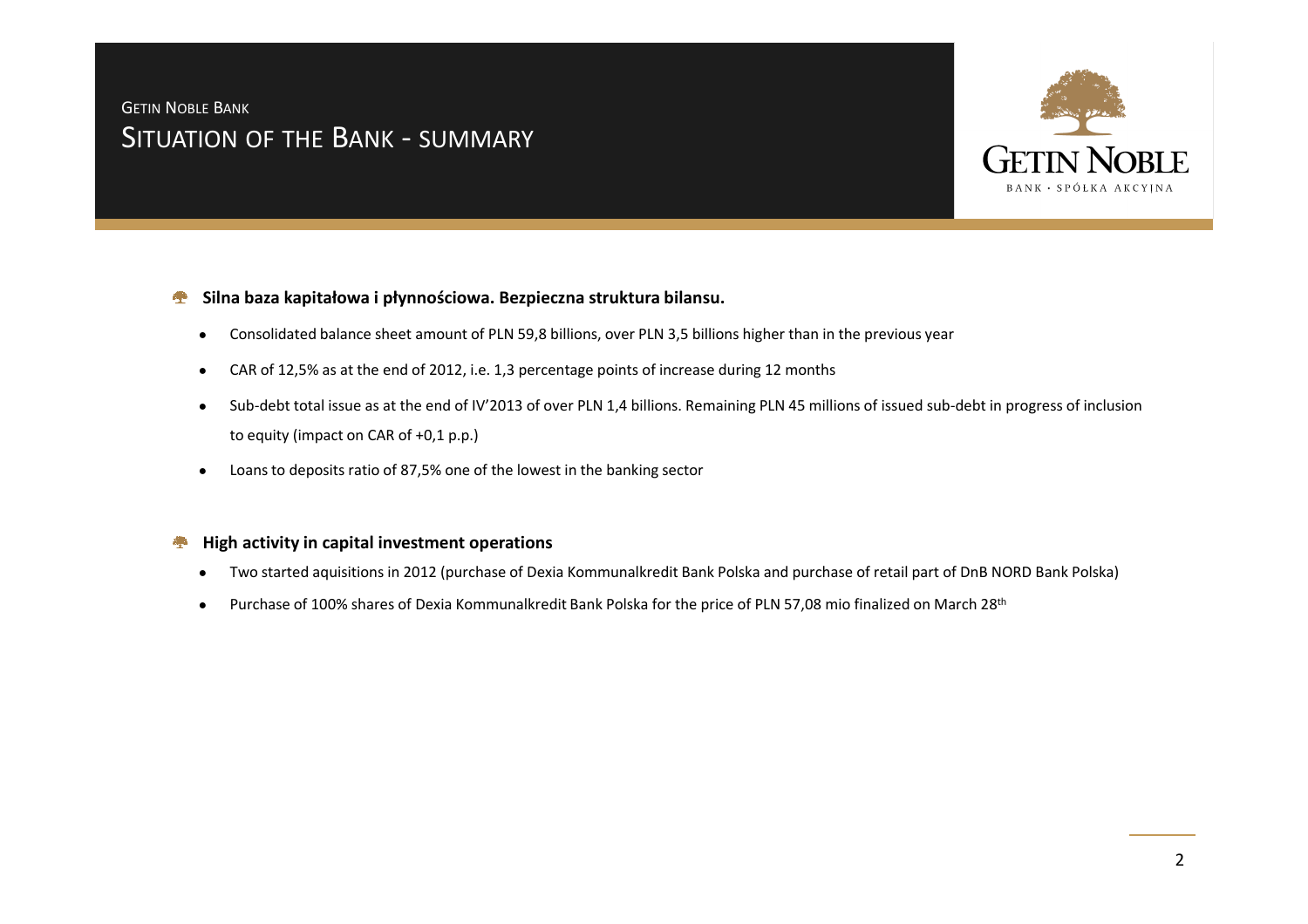## <sup>S</sup>ITUATION OF THE <sup>B</sup>ANK - SUMMARY GETIN <sup>N</sup>OBLE <sup>B</sup>ANK



#### **How do we pursue the strategy…**▲

- $\bullet$  19% … increase of average monthly high yield loans sale in 2013 in connection with strategic change in *sales mix* comparing to the previous year
- ●26% … decrease of average monthly sale of mortgage loans in 2012 comparing to the previous year
- ●20-25 ths. … monthly increase of current accounts
- $\bullet$ decreasing cost of

financing … spread offered to the Clients for 3 months period in relation to Wibor 3M decreased in period of Oct'13-Mar'13 from ca. 120 bps to ca. 40 bps as at the end of 1Q 2013

- ●88% … income from current accounts (ROR) increase in 1Q 2013 on a year-to-year basis
- ●PLN 50 mio … lower credit risk provisions in 1Q 2013 on a zear+to+zear basis
- ●1,5% 1,5% ... lower administration costs in 2012 (y/y) at ca. 1,5% inflation rate
- $\bullet$ 87% … loan-to-deposit ratio; one of the lowest in the banking sector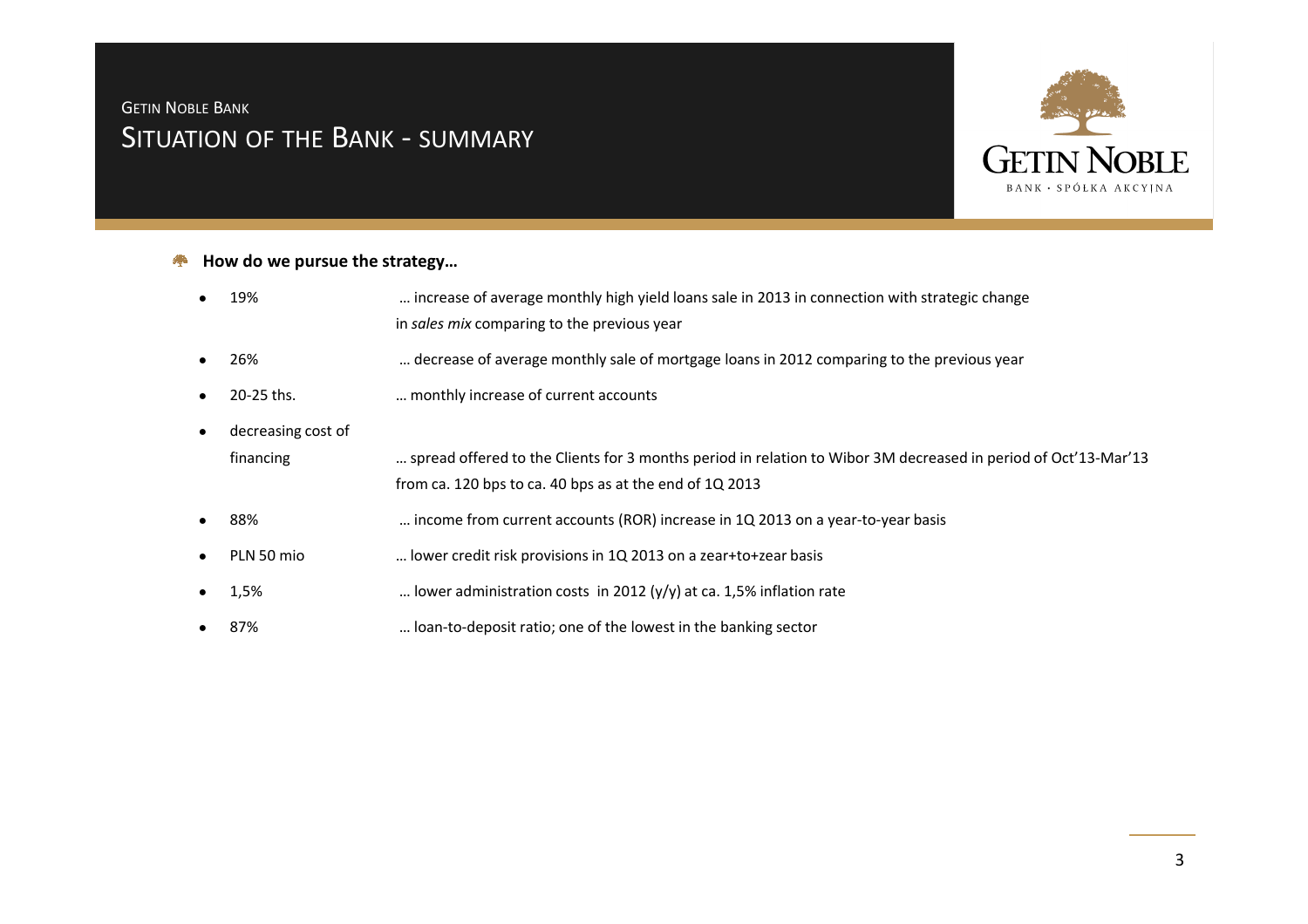# GETIN <sup>U</sup><sup>P</sup>

#### **Successful start of the New Bank's Startegy – Getin UP**

- **Getin UP** is a long term project performed under Getin Bank brand. The main goal of the project is to place the Bank in line of **category leaders.**
- **Implementation of a modern internet banking and introduction of a new banking account Getin UP in December 2012. Already 5 brand new Getin UP branches opened since the begining of 2013. Total 30 Getin UP branches to be opened untill the end of July.**
- **Very good results after just two months from the beginning of the project (over 15 ths clients in new Getin UP banking)**

#### **Four months since the beginning of the Project…**

- **116 tyś 116 tyś 116 tyś 116 tyś 116 tyś 116 tyś 116 tyś 116 tyś 116 tyś 116 tyś 116 tyś 116 tyś 116 tyś 116 tyś 116 tyś 116 tyś 116 tyś 116 tyś 116 tyś 116 tyś 116 tyś 116 tyś 1**
- **Ponad 1/3** …are new Clients
- **9 tyś 9 tyś 19 million 19 million 19 million 19 million 19 million 19 million 19 million 19 million 19 million 19 million 19 million 19 million 19 million 19 million 19 million 19 million 19 million 19 million 19 mill**
- **700 mln PLN**…placed deposits
- **35 tyś**…new saving accounts
- **12 tyś**…display cards issued
- **clients using new features (money transfer with Facebook, via SMS, via-mail, NFC payments)**
- **five brand new Getin UP branches operating already** 
	- **new outlook**
	- **high comfort, the highest service standards, specially prepared staff, new products**
	- **jump in technology – biometry, touch screens, intelligent system of queue management, targeted adverts on the screens, video boutique, tablets instead of flyers**
- $\bullet$  a series of analogical changes implemented within Noble Bank private banking as well

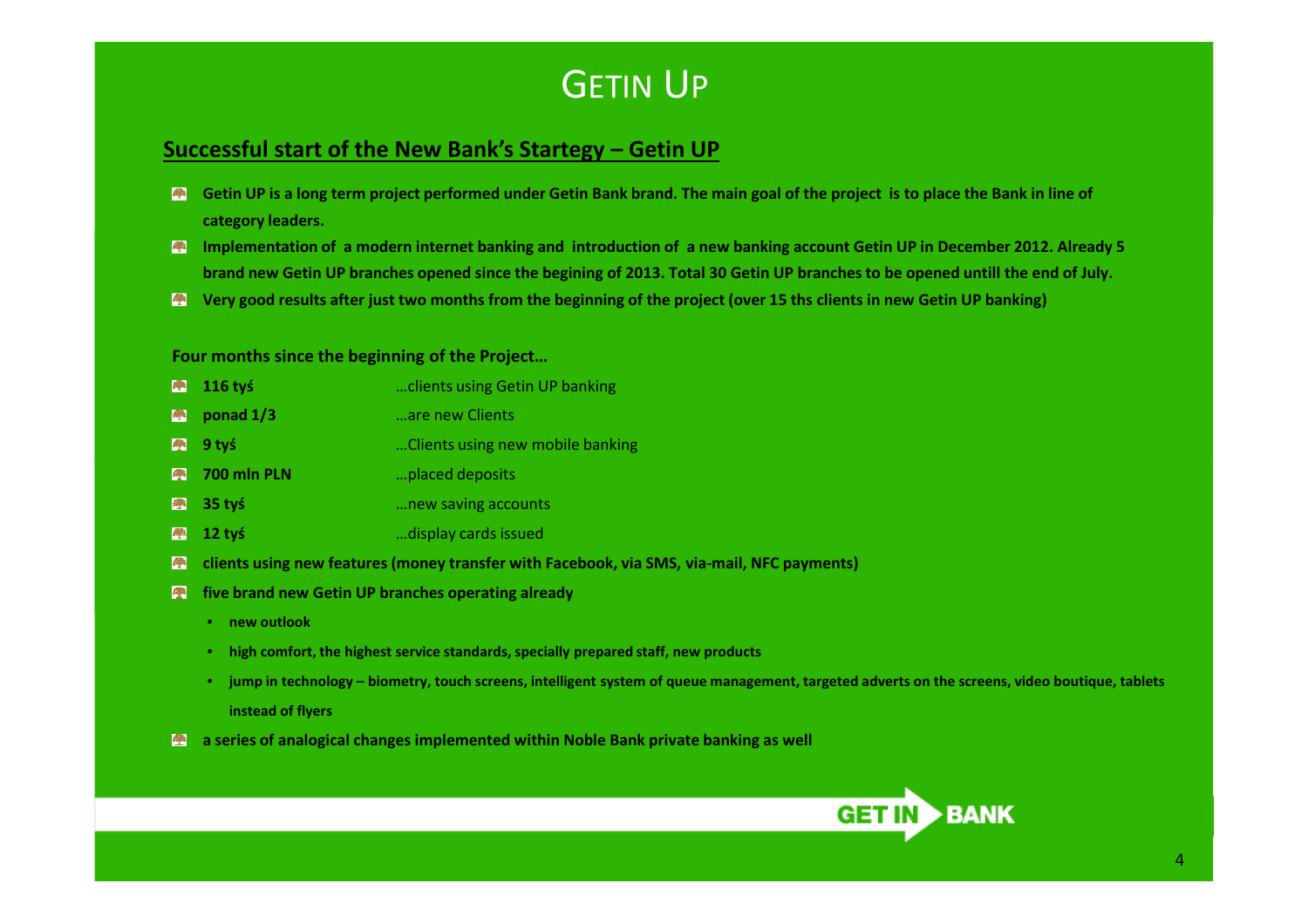#### **INTRODUCTION** GETIN <sup>N</sup>OBLE <sup>B</sup>ANK



#### Ranking of banks after four quarters of 2012 1)

| <b>Assets</b>          |         | <b>Equity</b>                      |         | Loans                                 |         | <b>Deposits</b>                                |         |
|------------------------|---------|------------------------------------|---------|---------------------------------------|---------|------------------------------------------------|---------|
| 1 PKO BP               | 193 480 | 1 PKO BP                           | 20 491  | 1 PKO BP                              | 143 876 | 1 PKO BP                                       | 146 194 |
| 2 Bank Pekao           | 150 950 | 2 Bank Pekao                       | 19 694  | 2 Bank Pekao                          | 97 800  | 2 Bank Pekao                                   | 107 993 |
| 3 BRE Bank             | 102 236 | 3 BRE Bank                         | 11 565  | 3 BRE Bank                            | 67 059  | 3 BRE Bank                                     | 57 984  |
| 4 ING Bank             | 78 267  | 4 BZ WBK                           | 8 3 2 6 | 4 ING Bank                            | 50 415  | 4 ING Bank                                     | 57 858  |
| 5 BZ WBK               | 60 019  | 5 ING Bank                         | 6928    | 5 Getin Noble Bank                    | 44 228  | 5 Getin Noble Bank                             | 50 185  |
| 6 Getin Noble Bank     | 58 794  | 6 Reiffeisen Polbank*              | 5708    | 6 Bank Millennium                     | 39 948  | 6 BZ WBK                                       | 47 077  |
| 7 Reiffeisen Polbank   | 54 685  | 7 Getin Noble Bank                 | 5 3 9 7 | 7 BZ WBK                              | 39 868  | 7 Bank Millennium                              | 41 129  |
| 8 Bank Millennium      | 52 743  | 8 Bank Millennium                  | 5 0 3 3 | 8 Reiffeisen Polbank                  | 39 5 28 | 8 BGK                                          | 32 189  |
| 9 BGK                  | 48 683  | 9 Bank Handlowy                    | 5011    | 9 Kredyt Bank                         | 29 834  | 9 Kredyt Bank                                  | 30 393  |
| 10 Bank Handlowy       | 43 509  | 10 Bank BPH                        | 4 1 7 5 | 10 Nordea Bank                        | 26 4 63 | 10 Bank BGZ                                    | 26 942  |
| no change              |         | up from $10^{th}$ position $^{2)}$ |         | no change                             |         | up from $6^{th}$ position $^{2)}$              |         |
| <b>Interest income</b> |         | Fee and commission income          |         | <b>Result from banking activities</b> |         | <b>Net result</b>                              |         |
| 1 PKO BP               | 12 992  | 1 PKO BP                           | 3837    | 1 PKO BP                              | 11 570  | 1 PKO BP                                       | 3749    |
| 2 Bank Pekao           | 8 3 1 6 | 2 Bank Pekao                       | 2798    | 2 Bank Pekao                          | 7825    | 2 Bank Pekao                                   | 2 9 5 6 |
| 3 BRE Bank             | 4 4 7 7 | 3 BZ WBK                           | 1 5 9 6 | 3 BZ WBK                              | 4 0 8 7 | 3 BZ WBK                                       | 1 4 3 4 |
| 4 Getin Noble Bank     | 4 2 9 1 | 4 BRE Bank                         | 1 2 7 4 | 4 BRE Bank                            | 3765    | 4 BRE Bank                                     | 1 203   |
| 5 BZ WBK               | 3868    | 5 ING Bank                         | 1 1 4 3 | 5 ING Bank                            | 3 1 6 5 | 5 Bank Handlowy                                | 970     |
| 6 ING Bank             | 3832    | 6 Getin Noble Bank                 | 1 0 1 8 | 6 Bank Handlowy                       | 2745    | 6 ING Bank                                     | 832     |
| 7 Bank Millennium      | 3 1 2 0 | 7 Bank BPH                         | 710     | 7 Getin Noble Bank                    | 2 2 3 0 | 7 Santander Consumer                           | 530     |
| 8 Reiffeisen Polbank   | 2519    | 8 Bank Handlowy                    | 707     | 8 Bank Millennium                     | 2 0 0 8 | 8 BGK                                          | 479     |
| 9 Kredyt Bank          | 2 2 9 9 | 9 Alior Bank                       | 667     | 9 Reiffeisen Polbank                  | 1853    | 9 Bank Millennium                              | 472     |
| 10 <sub>BGZ</sub>      | 2 1 5 7 | 10 Bank Millennium                 | 656     | 10 Bank BPH                           | 1802    | 10 Getin Noble Bank                            | 371     |
| no change              |         | down from $5^{th}$ position $2$    |         | down from $5^{th}$ position $2$ )     |         | down from $5^{\overline{th}}$ position $^{2)}$ |         |

On the operating costs side, the Bank is in the  $14^{\text{th}}$  place (vs. the  $12^{\text{th}}$  12 months earlier).

1) Initial results of banks for 4Q 2012, as reported by the daily Rzeczpospolita

2) A move up in the same ranking for 4Q 2011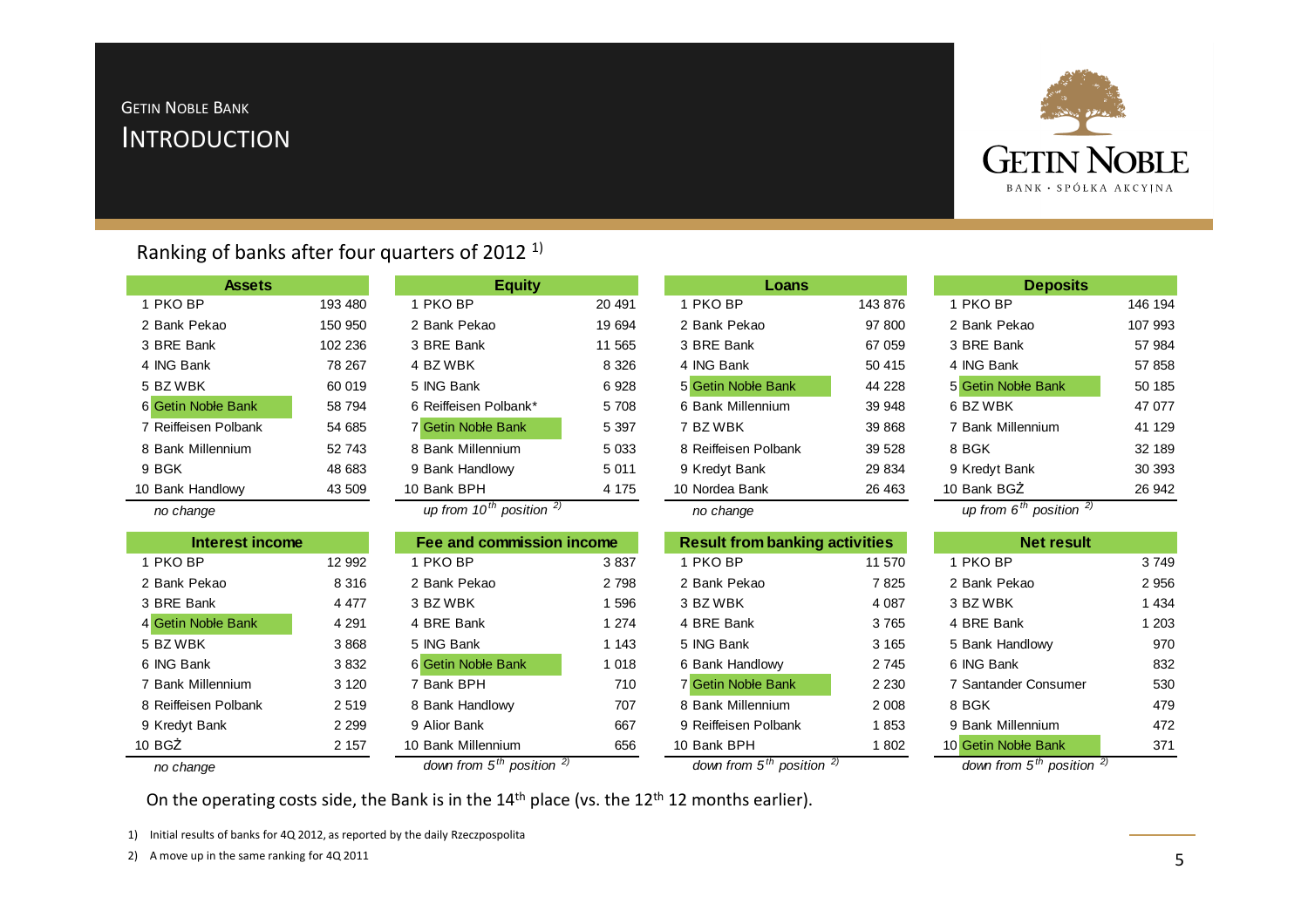## KEY <sup>F</sup>INANCIAL <sup>R</sup>ATIOS GETIN <sup>N</sup>OBLE <sup>B</sup>ANK

*Development with maintained stability and secure situation*



#### **1Q 2013; change vs 1Q 2012 1)**

| <b>PIN<sub>m</sub></b>     |          |          |
|----------------------------|----------|----------|
| Loan balance               | 43 436,1 | $+6,6%$  |
| <b>Deposit balance</b>     | 49 882.6 | $+2.6%$  |
| <b>Balance sheet total</b> | 59 810,0 | $+6.2%$  |
| <b>Equity</b>              | 4766,2   | $+12,2%$ |

| PLN <sub>m</sub>                     |          |          |
|--------------------------------------|----------|----------|
| Net interest income                  | 288,5    | $-9.3%$  |
| <b>Net fee and commission income</b> | 138,6    | $-38,7%$ |
| <b>Result on risk provisions</b>     | $-197,6$ | $-20.2%$ |
|                                      |          |          |

| PLN <sub>m</sub>         |                                                        |      |          |
|--------------------------|--------------------------------------------------------|------|----------|
|                          |                                                        |      |          |
| <b>Profit before tax</b> |                                                        | 81,1 | $-61,2%$ |
|                          |                                                        |      |          |
|                          |                                                        |      |          |
|                          |                                                        |      |          |
| Net profit <sup>2)</sup> |                                                        | 60.4 | $-61,4%$ |
|                          | (attributable to equity holders of the parent company) |      |          |
|                          |                                                        |      |          |

| <b>ROE</b>                                  | 5,4%  |             |
|---------------------------------------------|-------|-------------|
| C/1                                         | 42,5% |             |
| CAR <sup>3</sup>                            | 12,5% |             |
| <b>Non-loans related</b><br>income share 3) | 46,6% | $+4,2 p.p.$ |
| Loans/deposits                              | 87,1% | $+3,2 p.p.$ |
| Cost of risk 3,4)                           | 1,6%  | $-0,5$ p.p. |
|                                             |       |             |
| # clients [mio]                             | 2,2   | $+19,2%$    |

1) 2012 figures for the merged banks Getin Noble Bank and Get Bank 2) In 2012 PLN 84 million in gain from the sale of Idea Bank

2) In 2012 PLN 84 million in gain from the sale of Idea Bank<br>3) Stand-alone GNB

3) Stand-alone GNB<br>4) Result on provisio

4) Result on provision for NIL and other accounts receivable to average loans volume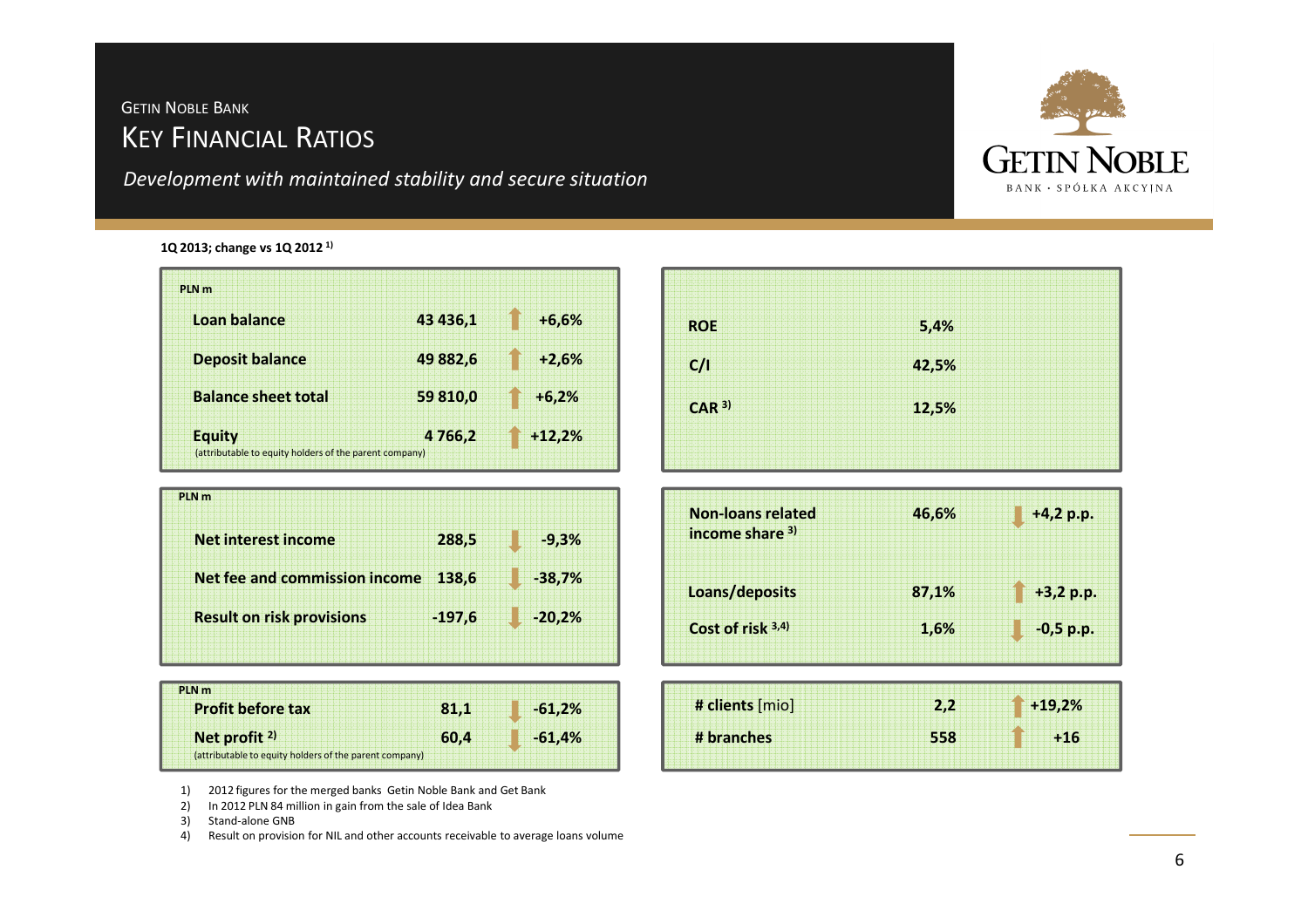#### GETIN <sup>N</sup>OBLE <sup>B</sup>ANK

## Profit of the bank and group companies for  $1{\mathsf Q}$  2013

*The Group's banking activity was the main source of its net income.*





## PLN m

1) According to 48,85% GNB's share in profit of associated company PLN 5,9 mio included into GNB consolidated profit

2) Dexia Kommunalkredit Bank Polska

3) 2012 figures for the merged banks Getin Noble Bank and Get Bank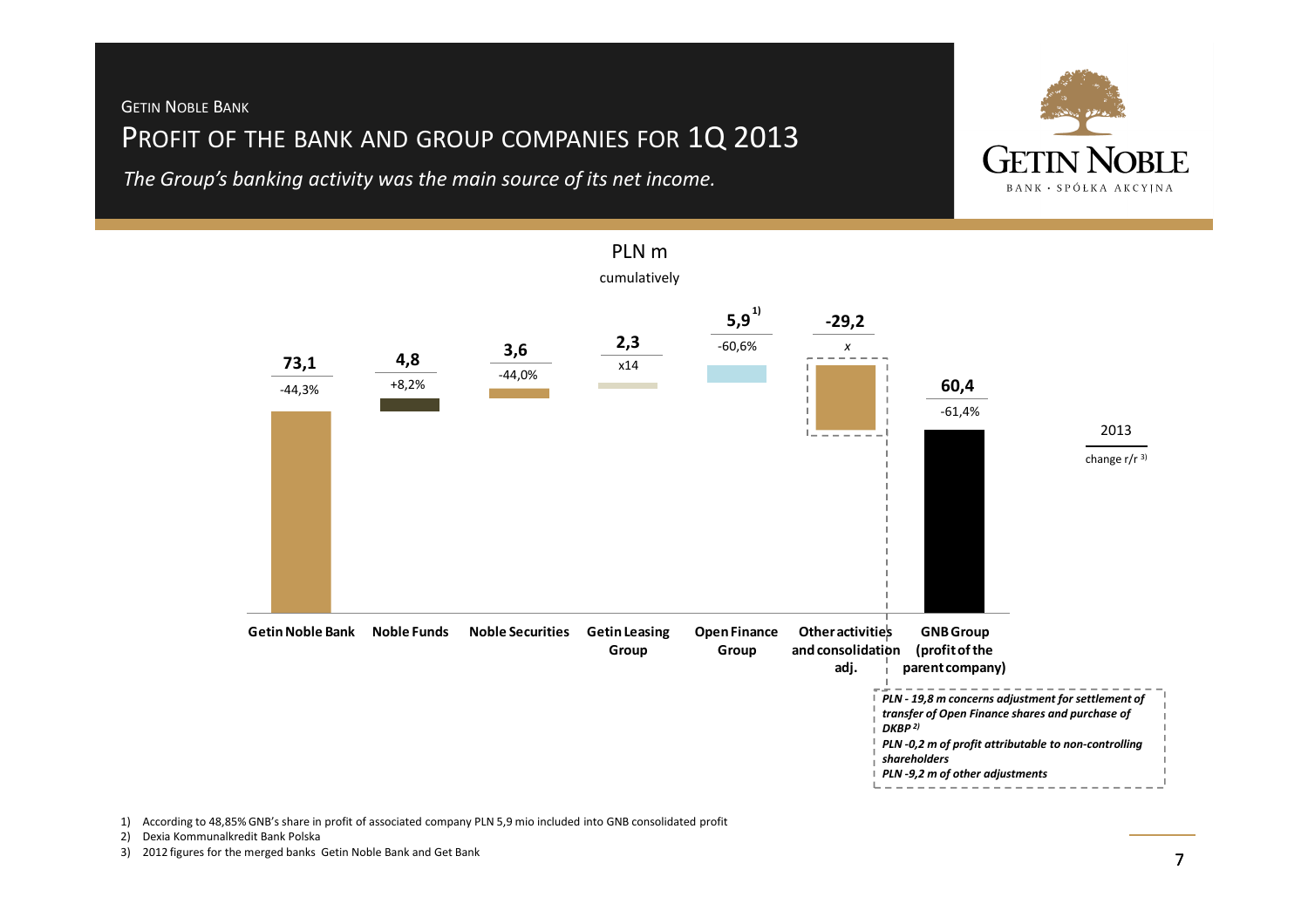GETIN <sup>N</sup>OBLE <sup>B</sup>ANK

### <sup>D</sup>EPOSITS: BALANCE AND MARKET SHARE

*Deposits of Bank's business clients increased within the last 12 months by nearly 14%, sector recorded increase of only 0,6% at the same time*



- Declining demand for financing and decrease of Bank's most expensive deposits in 1Q 2013 of PLN 300 mio, whereas it was nearly PLN 1,4 billions 疊 deposit increase in the same time last year.
- In the period between Oct'12 and Mar'13 Bank was lowering rates on retail Clients' deposits faster than: official NBP rates and WIBOR3M. 泰 3M and 6M deposit rates offered in branches generate the highest volumes and therefore the mostly impact all the deposit base. In the period mentioned above spread of the rate offered to Clients for 3M in relation to WIBOR3M decreased from ca. 120 bps to ca. 40 bps as at the end of 1Q 2013.
- 1) For 2012 figures for merged banks Getin Noble Bank and Get Bank
- 2) Market shares calculated on the basis of NBP data (market = banks operating in Poland + Polish branches of credit institutions and branches of foreign banks + SKOKs)

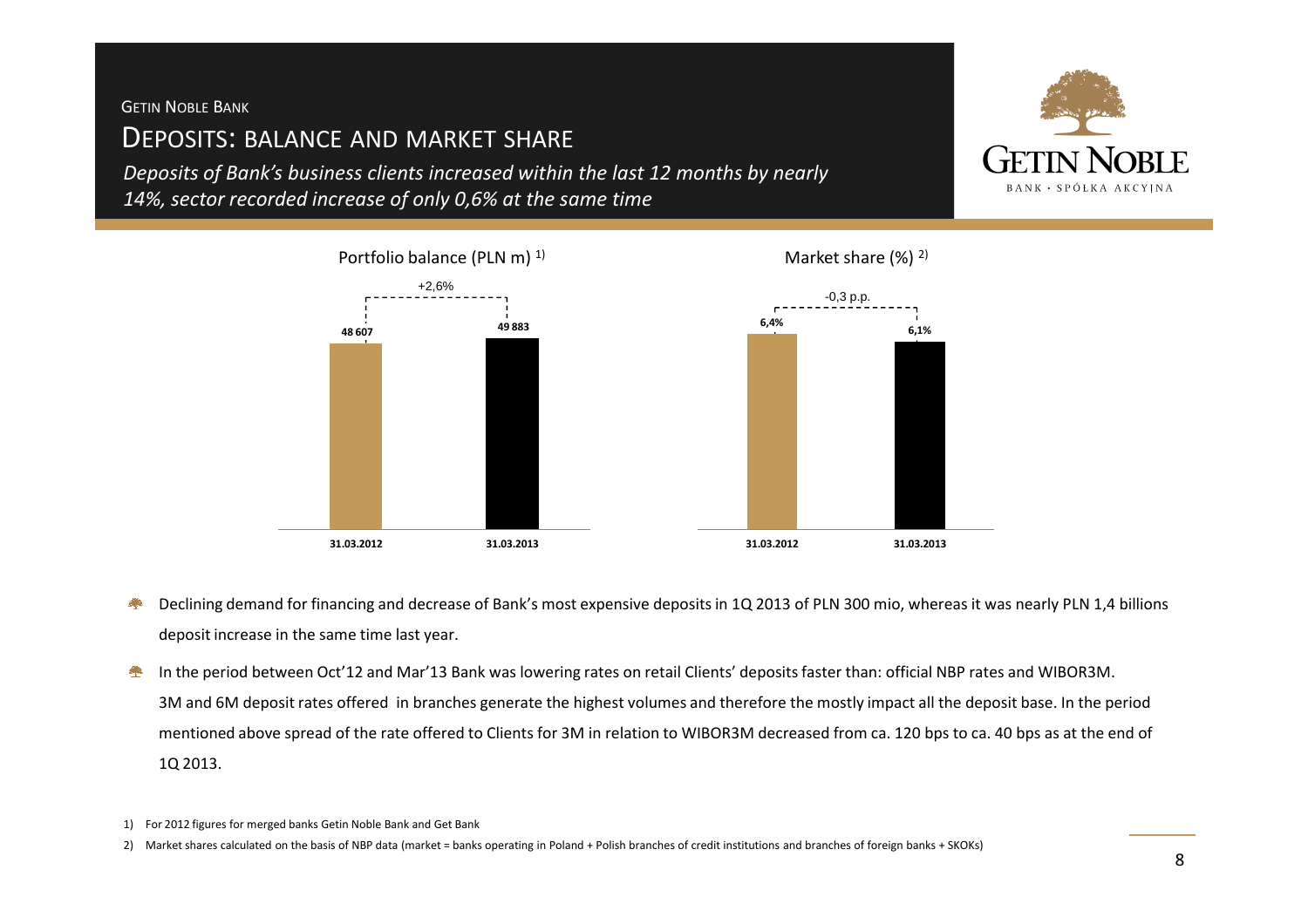### ROR (CURRENT ACCOUNTS) GETIN <sup>N</sup>OBLE <sup>B</sup>ANK

*Success of the launched in the mid year project of active current accounts base increase, as one of indicatives aiming to decrease the cost of financing*

New ROR and IKE accounts 1) [monthly; '000 ]Migration of the accounts from other banks<sup>2)</sup> [GNB's marketshare]**9,6 11,2 19,1 14,1 15,1 18,627,7 28,7 32,3 28,3** $\binom{8,0}{16}$ **22,7** <sup>24,0</sup> **21,410,1%27,9%25,0%15,2% 15,7% 16,8% 21,4%17,7%15,1%Jan'12 Feb'12 Mar'12 Apr'12 May'12 Jun'12 Jul'12 Aug'12 Sep'12 Oct'12 Nov'12 Dec'12 Jan'13 Feb'13 Mar'13 Apr'13 6,9%5,7%4,2%7,0% 7,7% Mar'12 Apr'12 May'12 Jun'12 Jul'12 Aug'12 Sep'12 Oct'12 Nov'12 Dec'12 Jan'13 Feb'13 Mar'13 Apr'13**

- Bank increases current accounts portfolio at a pace of ca. 20-25 ths accounts per month.壘
- Efficient acquisition of accounts from other banks nearly 1/5 of accounts migrated between banks in 1Q 2013 came to GNB $\mathcal{L}_{\mathcal{R}}$

2) Based on data from Związek Banków Polskich from OGNIVO platform



<sup>1)</sup> Incl. sales of interest-bearing current accounts at Get Bank in January-May 2012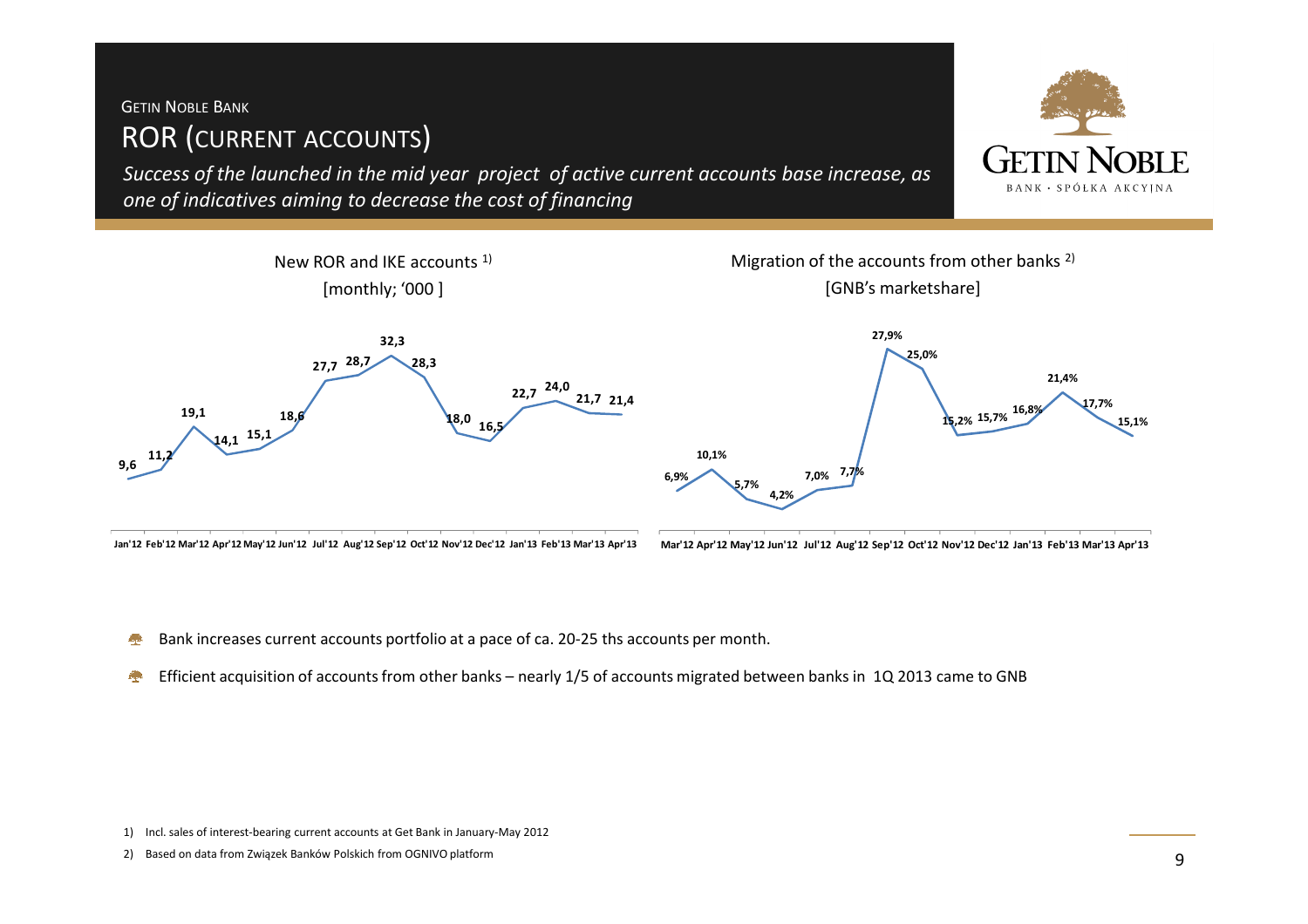#### GETIN <sup>N</sup>OBLE <sup>B</sup>ANK

## LOANS: BALANCE AND MARKET SHARE

*Effective change of the Bank's strategy – lower sales of mortgage loans offset by higher sales of high-margin products*



- Focus on the sale of products with shorter amortisation periods and with higher spreads, such as cash loans, car loans, loans for SMEs and **A** leases. Sales of these products in 1Q 2013 were further up against the average level for the previous year by 19%, with a decrease in sales of mortgage loans by nearly a 1/4.
- Sales in 1Q 2013 amounted to PLN 2,8 bln, what implies maintaining level from the previous quarter.<sup>4)</sup> فليبي
- Share of foreign-currency loans in relation to the Bank's total portfolio is steadily lower, with a drop to 33.7% <sup>4)</sup> as at the end of March 2013, meaning it was lower by 6.1 p.p. than one year before.



<sup>1)</sup> 2011 figures for merged banks Getin Noble Bank and Get Bank

<sup>2)</sup> Market shares calculated on the basis of NBP data (market = banks operating in Poland + Polish branches of credit institutions and branches of foreign banks + SKOKs)<br>3) Stand-alone GNB; 2012 figures for the merged banks

<sup>3)</sup> Stand-alone GNB; 2012 figures for the merged banks of Getin Noble Bank and Get Bank

<sup>4)</sup> Stand-alone GNB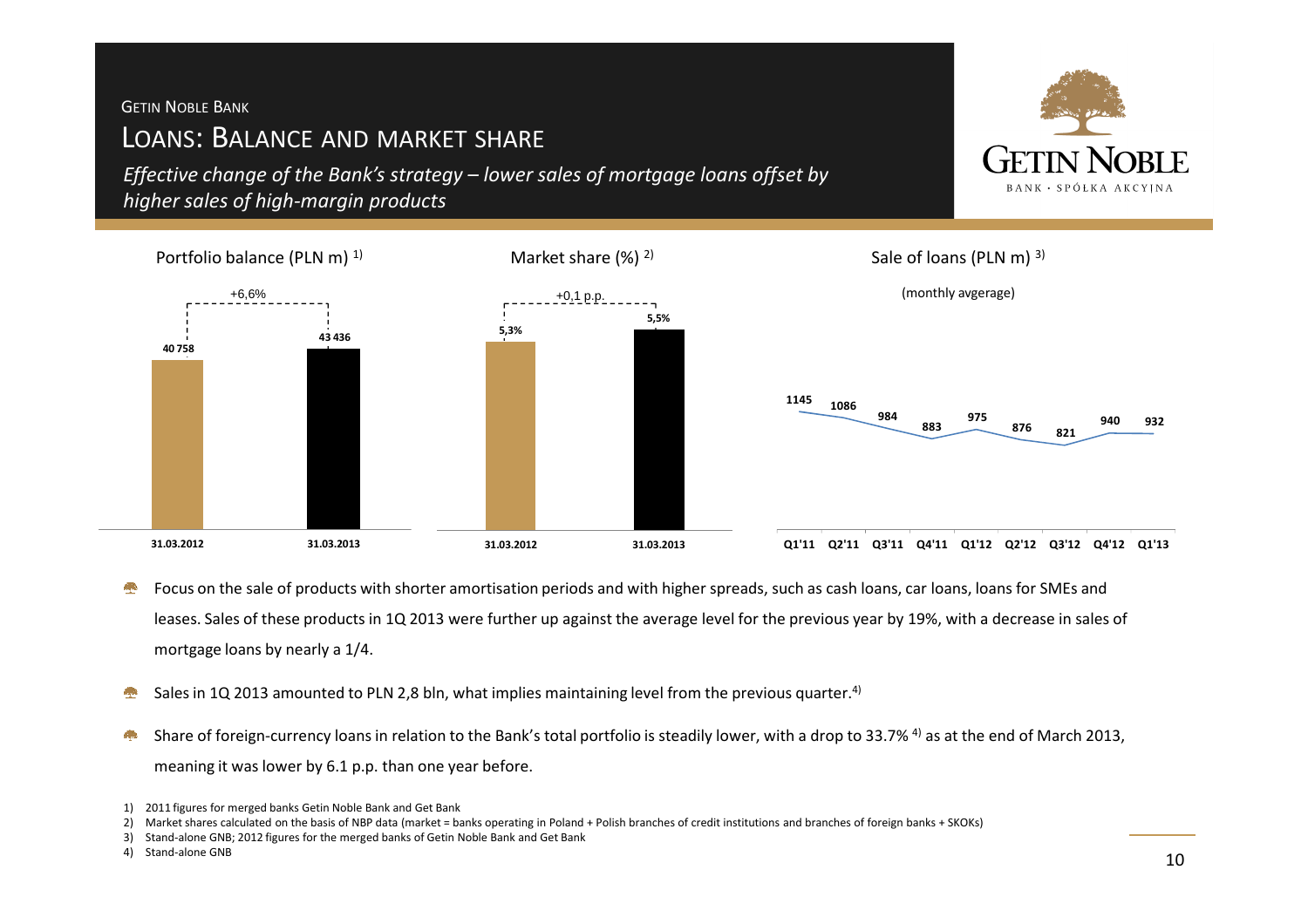#### LOANS SALES MIX GETIN <sup>N</sup>OBLE <sup>B</sup>ANK

*Sale structure change; shorter-term, faster-amortising loans, higher lending margins* 





**Other loans**

#### 1) Consolidated figures

2) A lending margin over WIBOR 3M for loans sold in 2012; the target margin level in the case of mortgage loans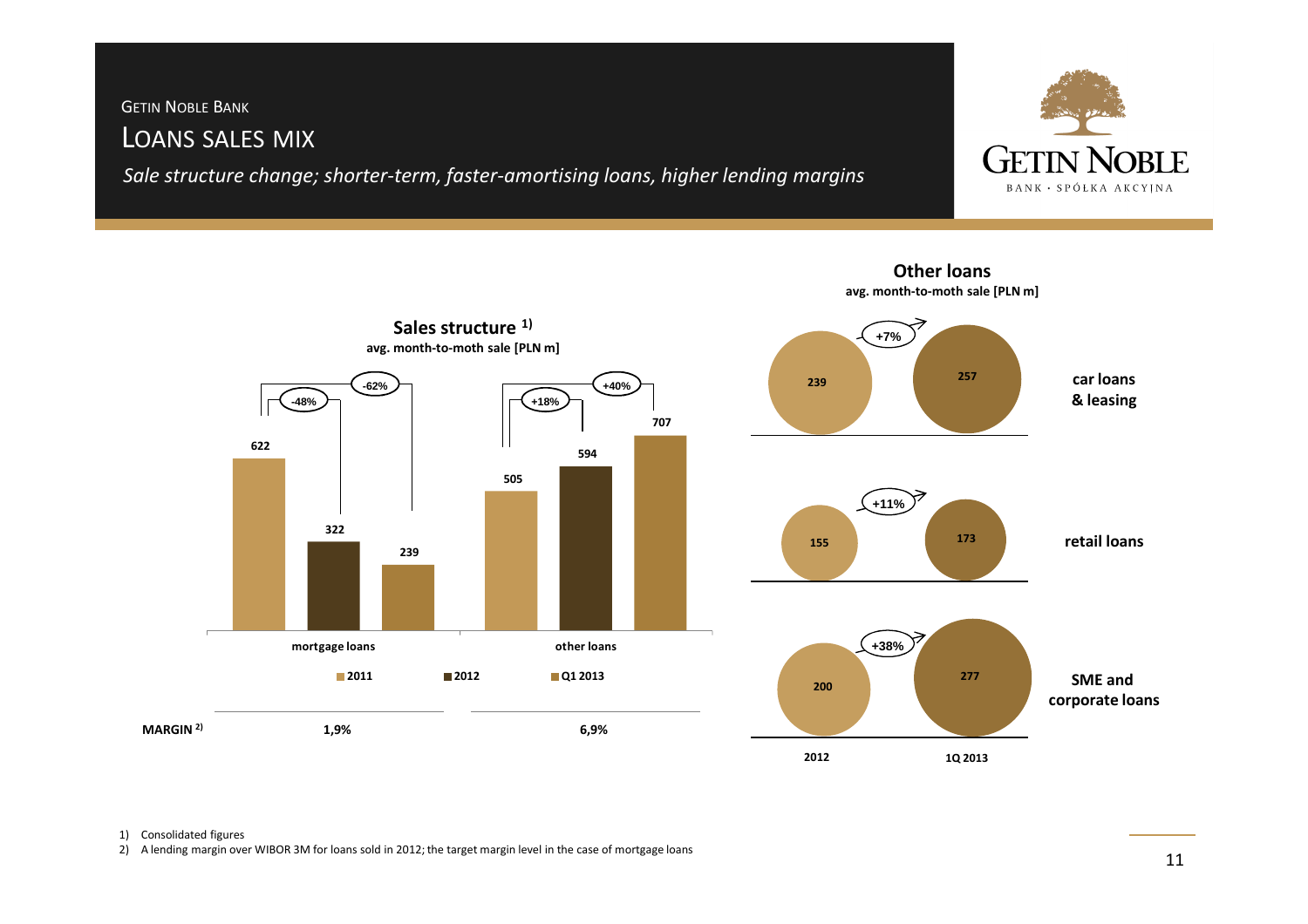### <sup>R</sup>ETAIL AND SME/CORPORATE <sup>L</sup>OANS GETIN <sup>N</sup>OBLE <sup>B</sup>ANK

*Dynamically growing sales of high-margin loansCorporate loans portfolio grew over 4 times faster than the market*

#### Sale (PLN m)  $^{1}$  Portfolio (PLN m)  $^{1,2}$

# +30,4%**Q1'2012**





**Q2'2012 Q3'2012 Q4'2012 Q1'2013 31.03.2012 30.06.2012 30.09.2012 31.12.2012 31.03.2013**



# **RIF BANK · SPÓŁKA AKCYINA**

#### **RETAIL LOANS**

- $\frac{1}{2}$ High sales dynamic on the difficult market.Over the last 12 months the Bank's consumer credit balance grew by 9.2%, whereas the entire banking sector reported decrease by 3.5%.
- Total Q1 2013 sales increase of nearly 1/3 on a year-to-year basis. **<sup>398</sup>**

#### **SME AND CORPORATE LOANS**

- Nearly 120 ths of corporate customers already in the Bank, i.e. increase of over  $\epsilon_{\rm p}$ 60% in the last 24 months.
- 桑 A record sales of PLN 830 mio loans in the first three months of 2013, i.e. dynamic of  $+8.4\%$  y/y and over  $+33\%$  g/g.
- 燕 Intensive development of operations within public sector. These clients' loans portfolio in 1Q 2013 was nearly 35% higher than in the previous year. Market dynamic at the same time of leas than 1%.

1) 2012 figures for merged banks Getin Noble Bank and Get Bank

2) Gross portfolio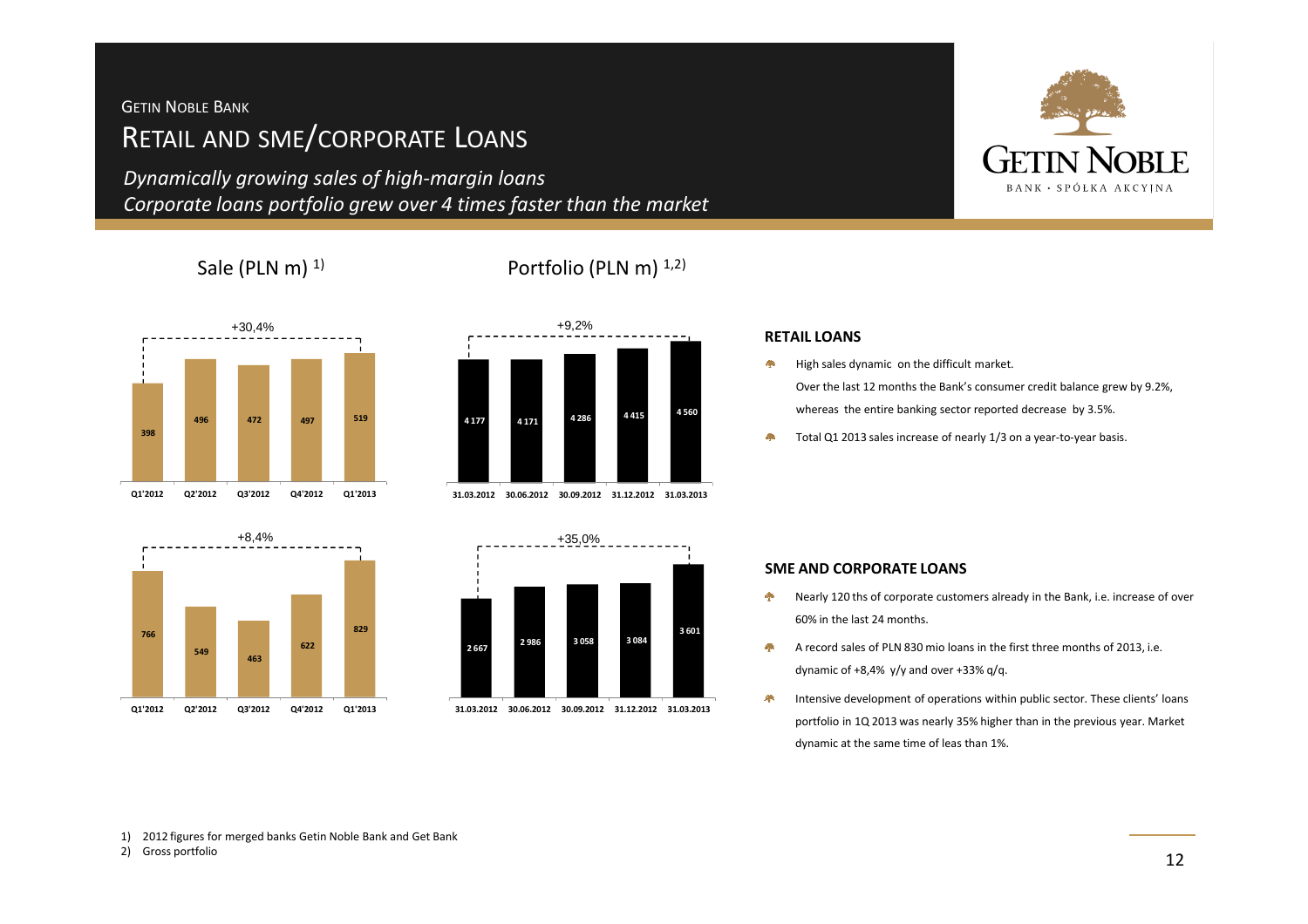## <sup>C</sup>AR LOANS AND LEASINGGETIN <sup>N</sup>OBLE <sup>B</sup>ANK

*Maintained position of leader in car loans*





1) Balance of gross car loans portfolio

3) Figures according to ZPL

2) Net value of the leased assets

#### Portfolio (PLN m)<sup>1)</sup>



- $4$ <sup>th</sup> place in the market for leases on vehicles after the first quarter of 2013. <sup>7)</sup> Ą
- **Alp** 7<sup>th</sup> place in the Polish movables lease market at the end of 1Q 2013. <sup>3)</sup>
- Nearly 19% increase in sales of loans at Opel and Chevrolet dealerships.A.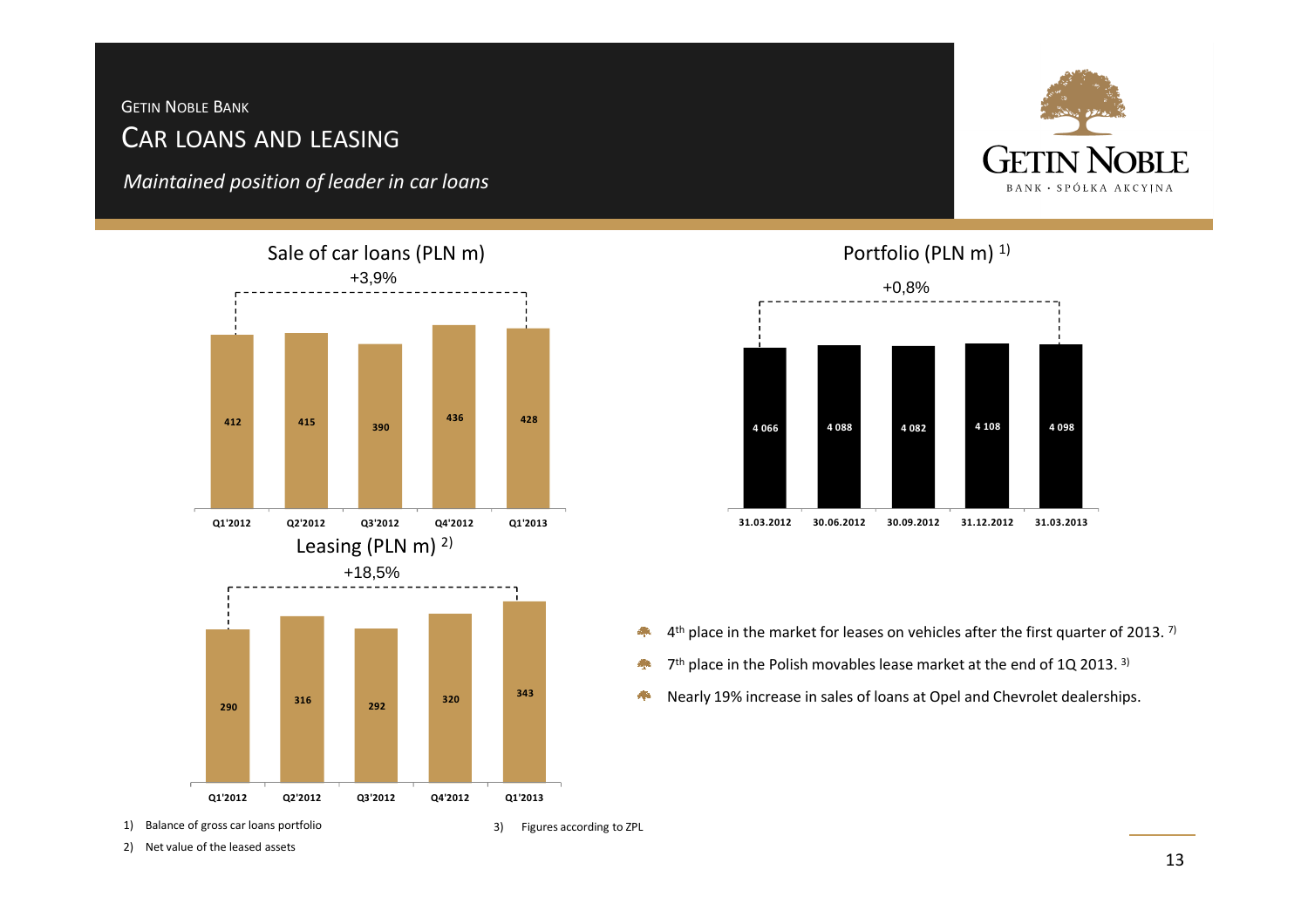#### <sup>C</sup>REDIT RISKGETIN <sup>N</sup>OBLE <sup>B</sup>ANK

*Noticeable results of measures aimed at improving asset quality*

#### Cost of credit risk  $(\%)$ <sup>1)</sup> Impairment charges and loans balance (PLN m)<sup>4)</sup>

|                               | 31.03.2013 | 31.12.2012 | change       |
|-------------------------------|------------|------------|--------------|
| corporate loans <sup>2)</sup> | 1.4%       | 1.0%       | $0,38$ p.p.  |
| car loans                     | 3,9%       | 2,3%       | $1,66$ p.p.  |
| mortgage loans                | 0.9%       | 2,0%       | $-1,12$ p.p. |
| retail loans                  | 5,6%       | 3.2%       | 2,34 p.p.    |
| loans total                   | 1,6%       | 2,1%       | $-0,44$ p.p. |
|                               |            |            |              |

- A noticeable decrease in credit risk charges in 1Q 2013, q. i.e. by over PLN 50 mio (20% on a year-to-year basis). Estimated amount of ca. PLN 200 m of redcuction in credit risk provisions in the whole year.
- **AP** Decrease path in risk provisions level maintained – 1Q 2013 provisions 8% lower q/q
- In the last 12 months cost of risk decreased by nearly 1/4. €
- **System** Lower costs of risk, with a growing loan balance, confirm the continuously improving quality of the Bank's loan portfolio.

|                | 2011    |                |         | 2012    |         |         |                | 2013    |         |
|----------------|---------|----------------|---------|---------|---------|---------|----------------|---------|---------|
|                | 1Q'2011 | <b>2Q'2011</b> | 3Q'2011 | 4Q'2011 | 1Q'2012 | 2Q'2012 | <b>3Q'2012</b> | 40'2012 | 1Q'2013 |
| TOTAL LOANS    | 76 328  | 103860         | 115725  | 95 087  | 80 40 6 | 79 767  | 87 574         | 69 364  | 63 535  |
| car Ioans      | 20752   | 18413          | 12448   | 8092    | 5578    | 5927    | 9669           | 9907    | 13 2 29 |
| mortgage Ioans | 34 922  | 66823          | 86413   | 77 230  | 72 407  | 67079   | 52708          | 38 261  | 26 128  |

**retail loans** 12 698 15 388 10 305 6 949 2 396 - 3 587 22 827 17 602 18 883 **corporate loans** 5 926 5 267 6 559 2 816 4 818 3 174 2 370 3 593 5 296

*39 694 40 471 40 758 42 068 41 971 42 394 43 436* 



1) Result on provision for NIL and other accounts receivable to average loans volume; stand-alone GNB

2) Including leasing

- 3) Stand-alone GNB
- 4) Q1 2012 and Q2 2012 figures for the merged banks of Getin Noble Bank and Get Bank

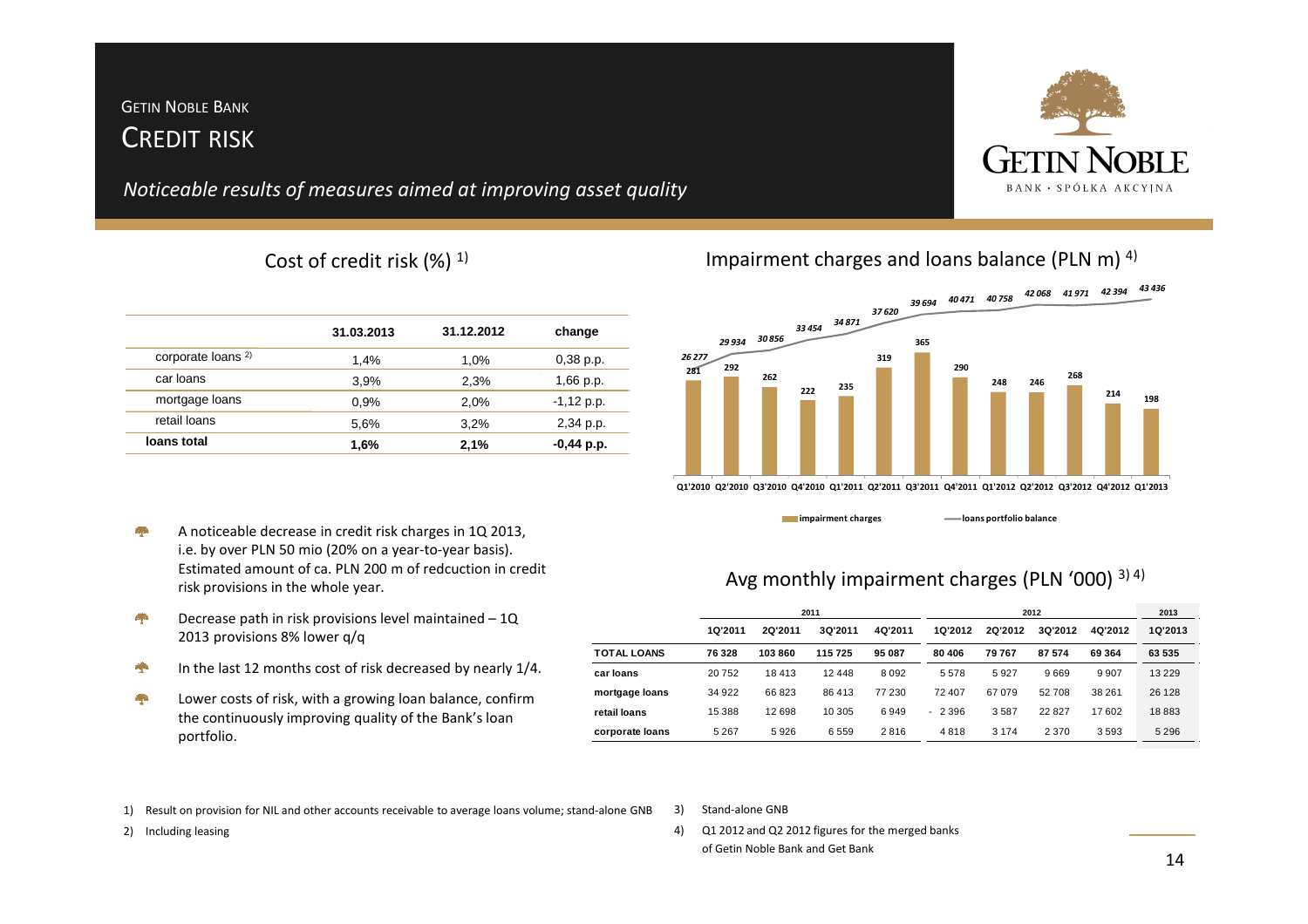## <sup>C</sup>REDIT RISK *The quality of the Bank's new loan portfolio was maintained within the limits of its "risk*  GETIN <sup>N</sup>OBLE <sup>B</sup>ANK *appetite" policy*



**Loan default rates: 90+ after 6 and 12 months from loan disbursement for loans disbursed in the different quarters starting from 2008**

![](_page_14_Figure_3.jpeg)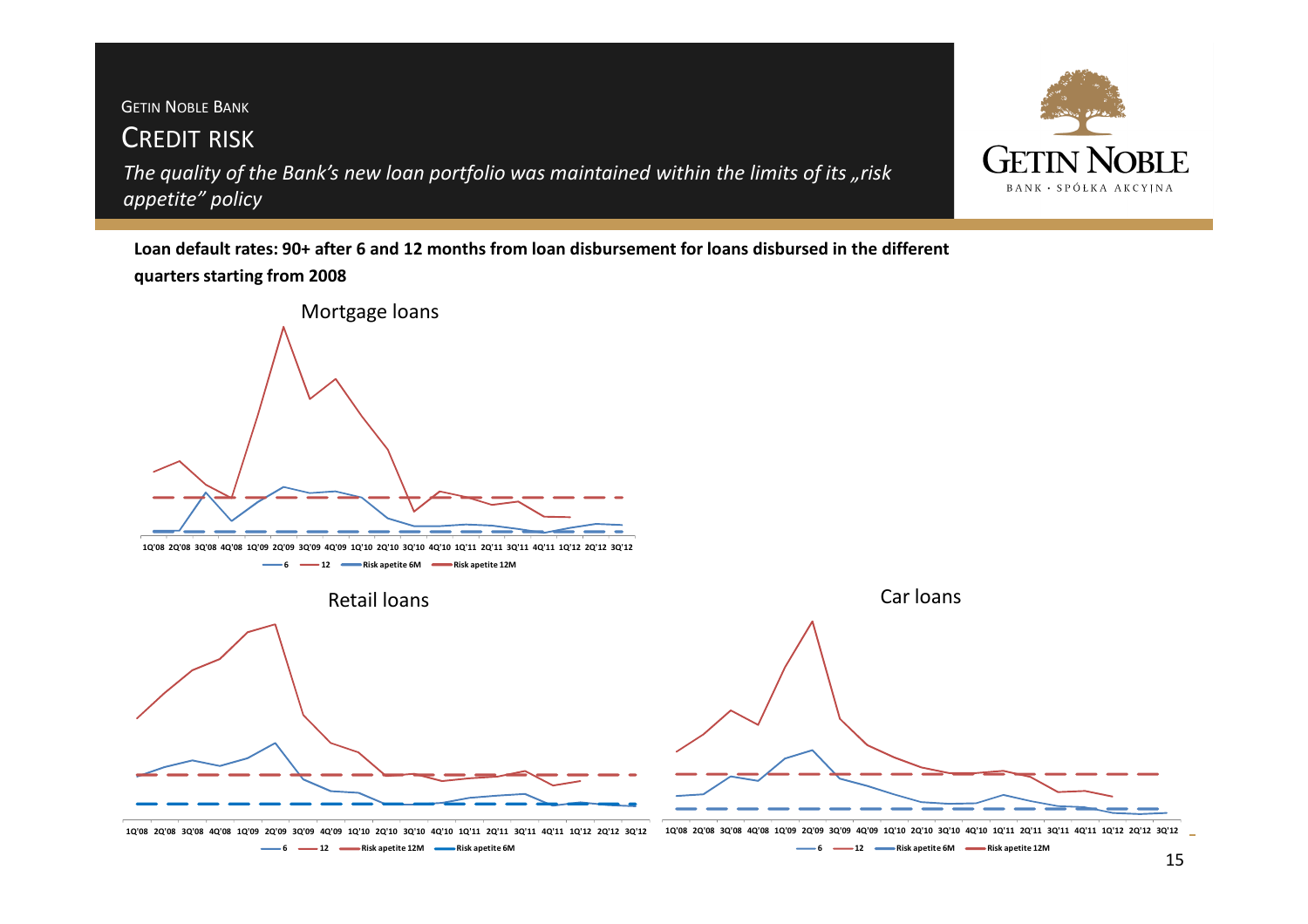GETIN <sup>N</sup>OBLE <sup>B</sup>ANK <sup>C</sup>REDIT RISK *Bank efficiently adjusts procedures of evaluation and acceptance to market conditions and*  BANK · SPÓŁKA AKCYJNA *clients' situation*

![](_page_15_Figure_1.jpeg)

01'08 05'08 09'08 01'09 05'09 09'09 01'10 05'10 09'10 01'11 05'11 09'11 01'12 05'12 11'12

05'08 09'08 01'09 05'09 09'09 01'10 05'10 09'10 01'11 05'11 09'11 01'12 05'12 11'12

**RIE**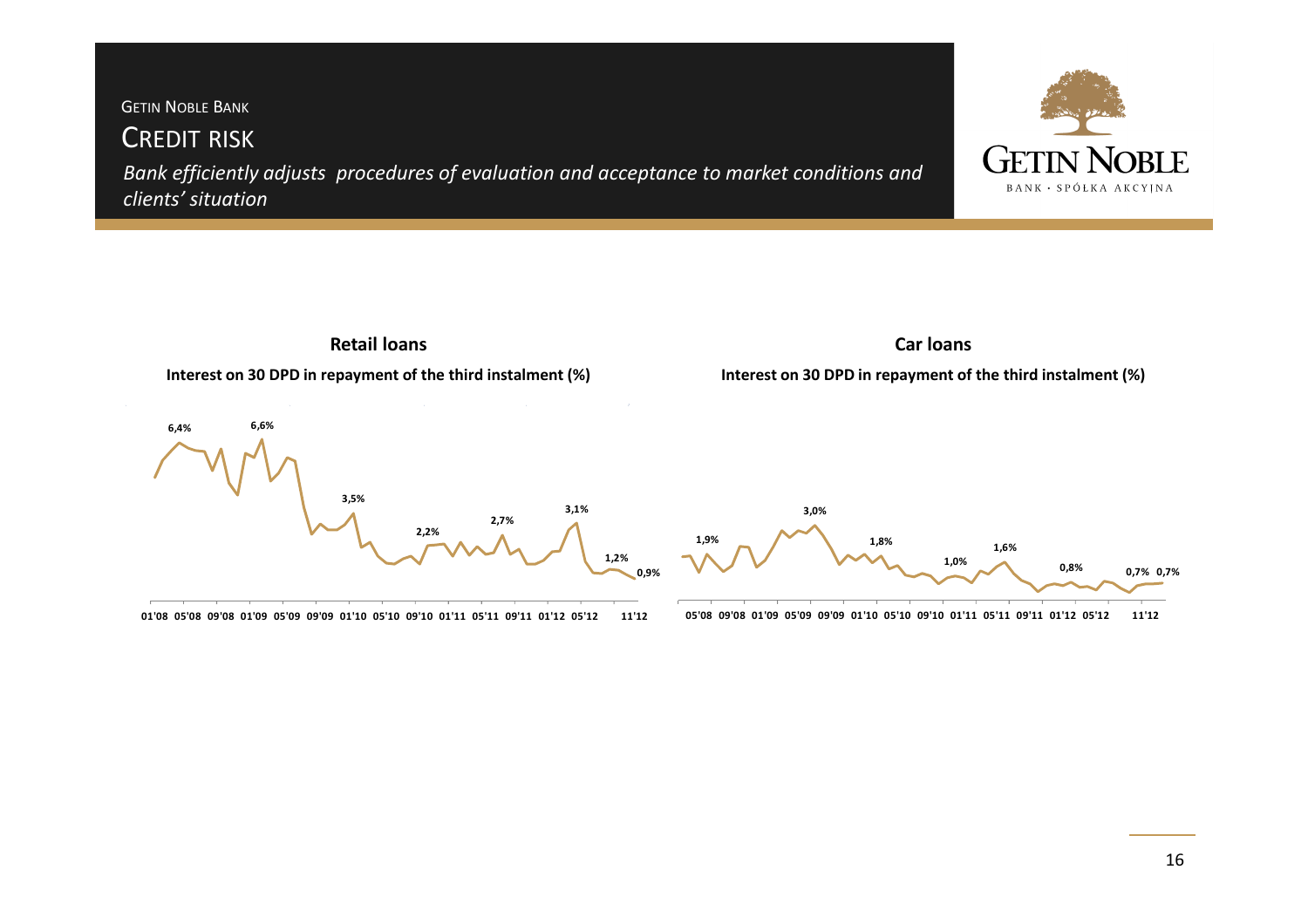### <sup>K</sup>EY FINANCIAL DATAGETIN <sup>N</sup>OBLE <sup>B</sup>ANK

![](_page_16_Picture_1.jpeg)

| PLN <sub>m</sub>                                                     | 31.03.2013  | 31.12.2012 | 31.03.2012 <sup>1)</sup> | 31.03.2013/<br>31.12.2012 | 31.03.2013/<br>31.03.2012 |
|----------------------------------------------------------------------|-------------|------------|--------------------------|---------------------------|---------------------------|
| Equity<br>(attributable to equity holders of the parent company)     | 4766,2      | 4718,7     | 4 2 4 8 , 7              | $+1,0%$                   | $+12,2%$                  |
| Sub debt                                                             | 1373,9      | 1 2 2 9,6  | 400,0                    | $+11,7%$                  | $+243,5%$                 |
| <b>Balance sheet total</b>                                           | 59 810,0    | 58 794,4   | 56 307,4                 | $+1,7%$                   | $+6,2%$                   |
| Loans balance                                                        | 43 4 3 6, 1 | 42 393,5   | 40 758,1                 | $+2,5%$                   | $+6,6%$                   |
| Deposits balance                                                     | 49 882,6    | 50 185,4   | 48 606,6                 | $-0,6%$                   | $+2,6%$                   |
| PLN <sub>m</sub>                                                     | 1Q 2013     | 4Q 2012    | 1Q 2012                  | 1Q'13/<br>4Q'12           | 1Q'13/<br>1Q'12           |
| Net interes income                                                   | 288,5       | 301,1      | 318,2                    | $-4,2%$                   | $-9,3%$                   |
| Net fee and commission income                                        | 138,6       | 142,5      | 226,1                    | $-2,8%$                   | $-38,7%$                  |
| Overhead costs                                                       | $-208,3$    | $-211,3$   | $-206,6$                 | $-1,5%$                   | $+0,8%$                   |
| Net profit<br>(attributable to equity holders of the parent company) | 60,4        | 70,9       | 156,54                   | $-14,7%$                  | $-61,4%$                  |
| C/I – consolidated $(\%)$ <sup>2)</sup>                              | 42,5%       | 37,3%      | 31,3%                    | $+5,2 p.p.$               | $+11,2 p.p.$              |
| ROE <sup>2</sup>                                                     | 5,4%        | 9,7%       | 18,3%                    | $-4,3$ p.p.               | $-12,9$ p.p.              |
| NIM <sup>2</sup>                                                     | 2,0%        | 2,3%       | 2,5%                     | $-0,3$ p.p.               | $-0,5$ p.p.               |
| $CAR$ <sup>2) 3)</sup>                                               | 12,5%       | 12,5%      | 10,5%                    | $+2,0 p.p.$               | $+2,0 p.p.$               |

1) For the year 2012 merged date of Getin Noble Bank and Get Bank 2) YTD data

3) stand-alone GNB

4) In 2012 PLN 84 million in gain from the sale of Idea Bank